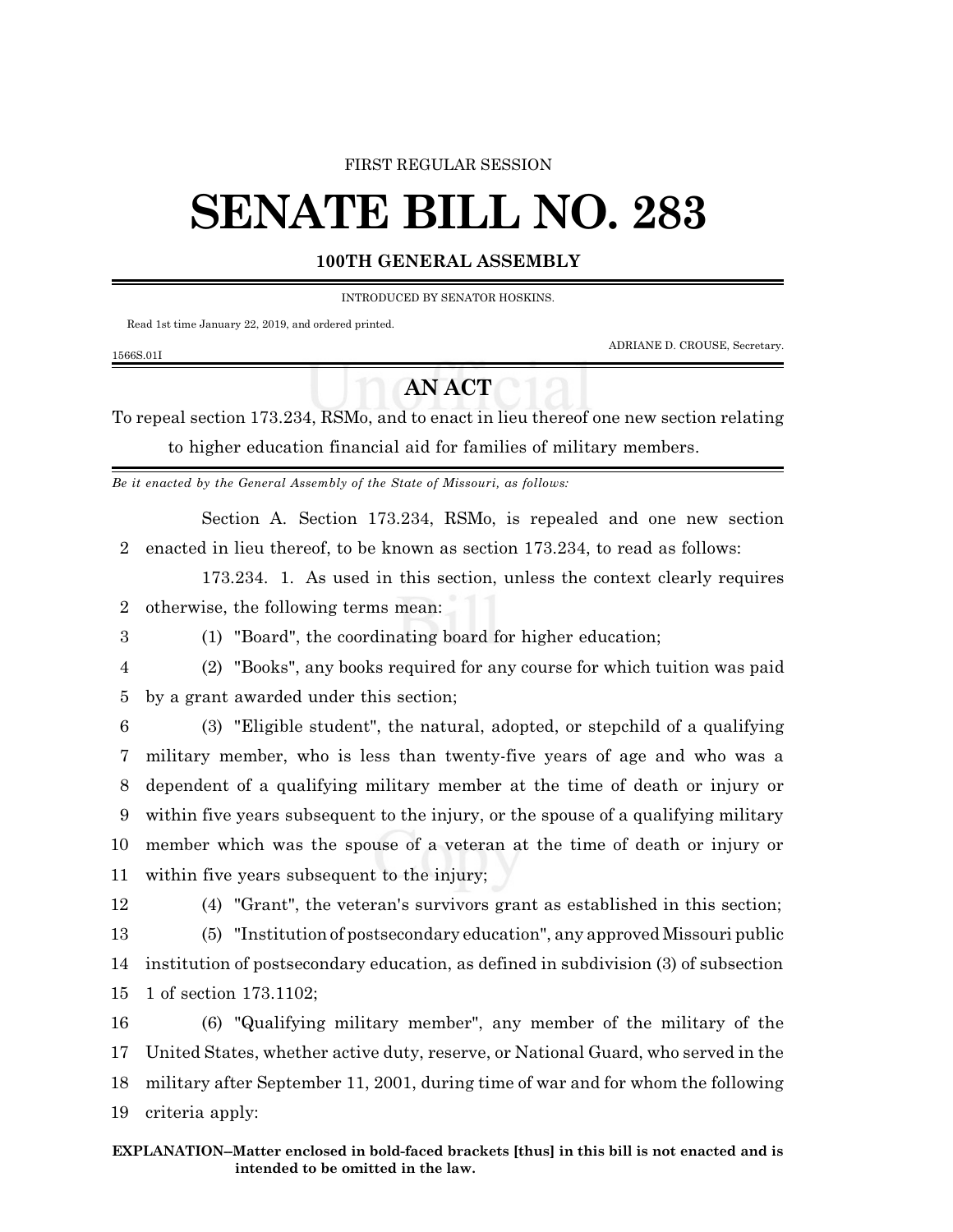(a) A veteran was a Missouri resident when first entering the military service or at the time of death or injury;

 (b) A veteran died or was injured as a result of combat action or a veteran's death or injury was certified by the Department of Veterans' Affairs medical authority to be attributable to an illness or accident that occurred while serving in combat, or became eighty percent disabled as a result of injuries or accidents sustained in combat action after September 11, 2001; and

 (c) "Combat veteran", a Missouri resident who is discharged for active duty service having served since September 11, 2001, and received a DD214 in a geographic area entitled to receive combat pay tax exclusion exemption, hazardous duty pay, or imminent danger pay, or hostile fire pay;

(7) "Survivor", an eligible student of a qualifying military member;

 (8) "Tuition", any tuition or incidental fee, or both, charged by an institution of postsecondary education for attendance at the institution by a student as a resident of this state. The tuition grant shall not exceed the amount of tuition charged a Missouri resident at the University of Missouri-Columbia for attendance.

 2. Within the limits of the amounts appropriated therefor, the coordinating board for higher education shall award annually up to twenty-five grants to survivors of qualifying military members to attend institutions of postsecondary education in this state, which shall continue to be awarded annually to eligible recipients as long as the recipient achieves and maintains a cumulative grade point average of at least two and one-half on a four-point scale, or its equivalent. If the waiting list of eligible survivors exceeds fifty, the coordinating board may petition the general assembly to expand the quota. If the quota is not expanded, then the eligibility of survivors on the waiting list shall be extended.

 3. A survivor may receive a grant under this section only so long as the survivor is enrolled in a program leading to a certificate, or an associate or baccalaureate degree. In no event shall a survivor receive a grant beyond the completion of the first baccalaureate degree, regardless of age.

4. The coordinating board for higher education shall:

 (1) Promulgate all necessary rules and regulations for the implementation of this section; and

 (2) Provide the forms and determine the procedures necessary for a survivor to apply for and receive a grant under this section.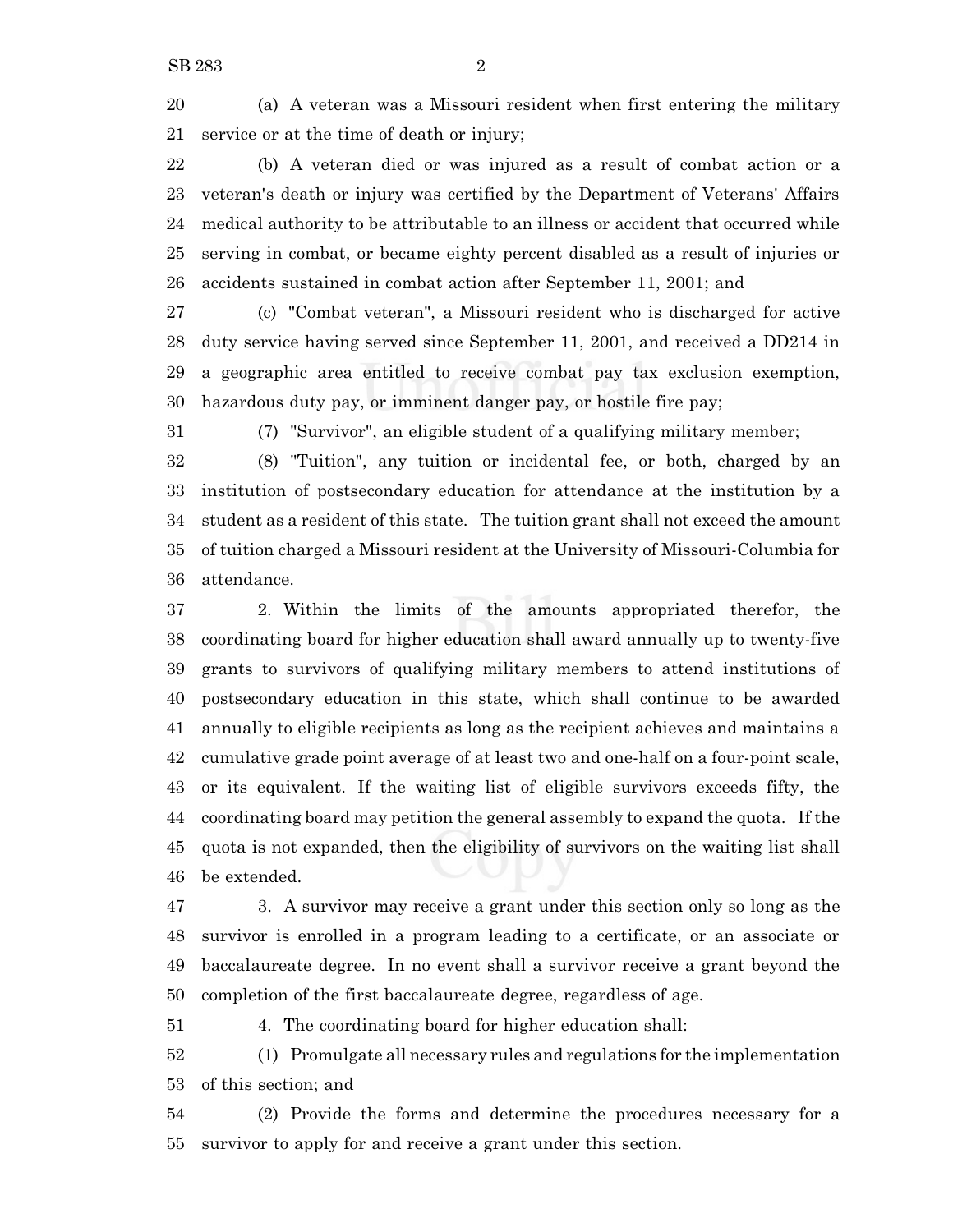5. Any rule or portion of a rule, as that term is defined in section 536.010, that is created under the authority delegated in this section shall become effective only if it complies with and is subject to all of the provisions of chapter 536 and, if applicable, section 536.028. This section and chapter 536 are nonseverable and if any of the powers vested with the general assembly pursuant to chapter 536 to review, to delay the effective date, or to disapprove and annul a rule are subsequently held unconstitutional, then the grant of rulemaking authority and any rule proposed or adopted after August 28, 2008, shall be invalid and void.

 6. In order to be eligible to receive a grant under this section, a survivor shall be certified as eligible by the Missouri veterans' commission.

 7. A survivor who is enrolled or has been accepted for enrollment as an undergraduate postsecondary student at an approved institution of postsecondary education, and who is selected to receive a grant under this section, shall receive the following:

 (1) An amount not to exceed the actual tuition charged at the approved institution of postsecondary education where the survivor is enrolled or accepted for enrollment;

 (2) An allowance of up to two thousand dollars per semester for room and board; and

 (3) The actual cost of books, up to a maximum of five hundred dollars per semester.

 8. A survivor who is a recipient of a grant may transfer from one approved public institution of postsecondary education to another without losing his or her entitlement under this section. The board shall make necessary adjustments in the amount of the grant. If a grant recipient at any time withdraws from the institution of postsecondary education so that under the rules and regulations of that institution he or she is entitled to a refund of any tuition, fees, room and board, books, or other charges, the institution shall pay the portion of the refund to which he or she is entitled attributable to the grant for that semester or similar grading period to the board.

 9. If a survivor is granted financial assistance under any other student aid program, public or private, the full amount of such aid shall be reported to the board by the institution and the eligible survivor.

 10. Nothing in this section shall be construed as a promise or guarantee that a person will be admitted to an institution of postsecondary education or to a particular institution of postsecondary education, will be allowed to continue to